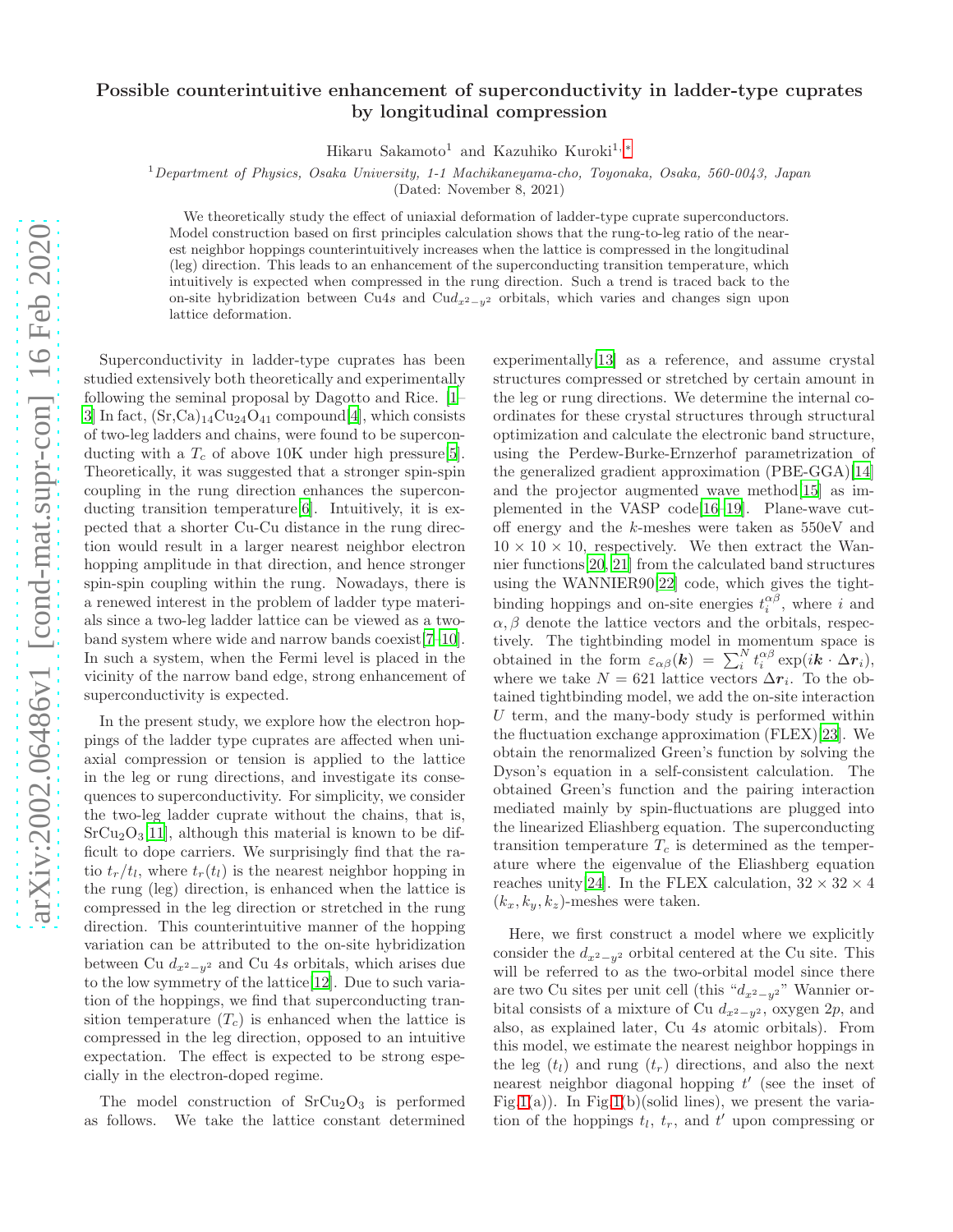

FIG. 1. The variation of the hoppings against uniaxial deformation in the leg (left panels) or rung (right panels) directions. We take the tension  $(+)$  or compression  $(-)$  rate as the horizontal axis. (a) The ratio  $t_r/t_l$ . (b)  $t_l$ ,  $t_r$ , and  $t'$  of the two-orbital model (solid lines) and the four-orbital estimation (see text) of  $t_l$  and  $t_r$  (dashed lines). (c)  $t_l^d$  and  $t_r^d$  in the four-orbital model. (d)  $t_{\text{onsite}}^{d \to s}$  in the four-orbital model.

stretching the lattice in the leg or rung directions, and in Fig[.1\(](#page-5-0)a) the variation of the ratio  $t_r/t_l$ . In contrast to an intuitive expectation,  $t_r/t_l$  increases when the lattice is compressed in the leg direction and stretched in the rung direction.

To understand the origin of this counterintuitive variation of the hoppings against the lattice deformation, we now construct a model which explicitly takes into account the Cu  $3d_{x^2-y^2}$  and 4s orbitals. This model will be called the four-orbital model. In fact, it has been known that the 4s orbital hybridizes with  $d_{x^2-y^2}$  to give rise to an appreciable diagonal hopping in the cuprates[\[25](#page-4-19)[–28\]](#page-4-20). For the ladder structure in particular, it was pointed out in ref.[\[12\]](#page-4-8) that the anisotropy of the 4s-orbital-related hoppings is the origin of the anisotropy of the effective  $d-d$ hoppings in the leg and rung directions. Note that the effect of the 4s orbital is implicitly taken into account in the Wannier orbitals in the two-orbital model. In Fig[.1\(](#page-5-0)c),

we plot the hopping between the nearest neighbor  $d_{x^2-y^2}$ orbitals in the leg  $(t_l^d)$  and rung  $(t_r^d)$  directions[\[29\]](#page-4-21). Now these hoppings behave as intuitively expected, namely,  $t_l^d$ becomes large when the lattice is compressed in the leg direction, and  $t_r^d$  is reduced when the lattice is stretched in the rung direction. Similarly, we find that the nearest neighbor hoppings between 4s and  $d_{x^2-y^2}$   $(t^{s\to d}_{l,r})$  behave as intuitively expected under lattice deformation (not shown). We therefore expect that the hoppings between the  $d_{x^2-y^2}$  orbitals via the 4s orbital (see Fig[.2\)](#page-5-1) play a crucial role in the counterintuitive lattice deformation dependence of the hoppings in the two-orbital model. We estimate the  $d \rightarrow s \rightarrow d$  hopping using second order perturbation theory as

<span id="page-1-0"></span>
$$
t_{l,r}^{d \to s \to d} = \frac{t_{\text{onsite}}^{d \to s} t_{l,r}^{s \to d}}{\varepsilon_d - \varepsilon_s},\tag{1}
$$

where  $t_{\text{onsite}}^{d \to s}$  is the  $d_{x^2-y^2}$  to 4s hopping within the same Cu site,  $t_{l,r}^{s\to d}$  is the nearest neighbor 4s to  $d_{x^2-y^2}$  hopping in the leg or rung directions, and  $\varepsilon_{d,s}$  is the on-site energy of the  $d_{x^2-y^2}$  or 4s orbitals. Contribution from all possible equivalent paths are added up, and added to  $t_{l,r}^d$ , which gives the dashed line plots in Fig[.2.](#page-5-1) As seen in this plot, the four-orbital estimation almost perfectly reproduces the two-orbital results, which confirms the view that the origin of the counterintuitive variation of  $t_r$  and  $t_l$  is the hopping path  $d \to s \to d$  (we have also checked that contributions coming from other paths that involve the 4s orbital are very small).

To further understand intuitively the contribution from the  $d \to s \to d$  path, we focus on  $t_{\text{onsite}}^{d \to s}$ , plotted in Fig[.1\(](#page-5-0)d), which changes sign upon lattice deformation. This sign change can be intuitively understood from the upper panels of Fig[.2.](#page-5-1) Namely, when the nearest neighbor Cu-Cu distance in the leg direction  $a_l$  is long, the widely spread 4s orbital is elongated in the leg direction, while the more localized  $d_{x^2-y^2}$  orbital is less deformed. In this case, the on-site hopping is dominated by the longitudinal portion of the  $d_{x^2-y^2}$  wave function, so that  $t_{\text{onsite}}^{d \to s} < 0$ , taking the phase of the orbitals as depicted in the figure (note that the sign of a hopping is the opposite to that of the multiplication of the signs of the wavefunction of the initial and final orbitals). Similarly, when the nearest neighbor Cu-Cu distance in the rung direction  $a_r$  is long and the 4s orbital is elongated in the rung direction,  $t_{\text{onsite}}^{d \rightarrow s} > 0$ . This tendency is confirmed in the calculation result shown in the lower panel of Fig[.2.](#page-5-1) When  $a_l$  is large and hence  $t_{\text{onsite}}^{d \to s} < 0$ , from eqn.[\(1\)](#page-1-0),  $t_r^{d \rightarrow s \rightarrow d} > 0$  and  $t_l^{d \rightarrow s \rightarrow d} < 0$  because  $t_r^{s \rightarrow d} > 0$ ,  $t_i^{s \to d} < 0$ , and  $\varepsilon_d - \varepsilon_s < 0$ . Similarly, when  $a_r$  is large and hence  $t_{\text{onsite}}^{d \to s} > 0$ , the sign of the indirect hoppings becomes the opposite as  $t_r^{d \to s \to d} < 0$  and  $t_l^{d \to s \to d} > 0$ . Adding  $t^{d\rightarrow s\rightarrow d}_{l,r}$  to the negative  $t^{d}_{l,r}$  explains the counterintuitive variation of the hoppings against the lattice deformation.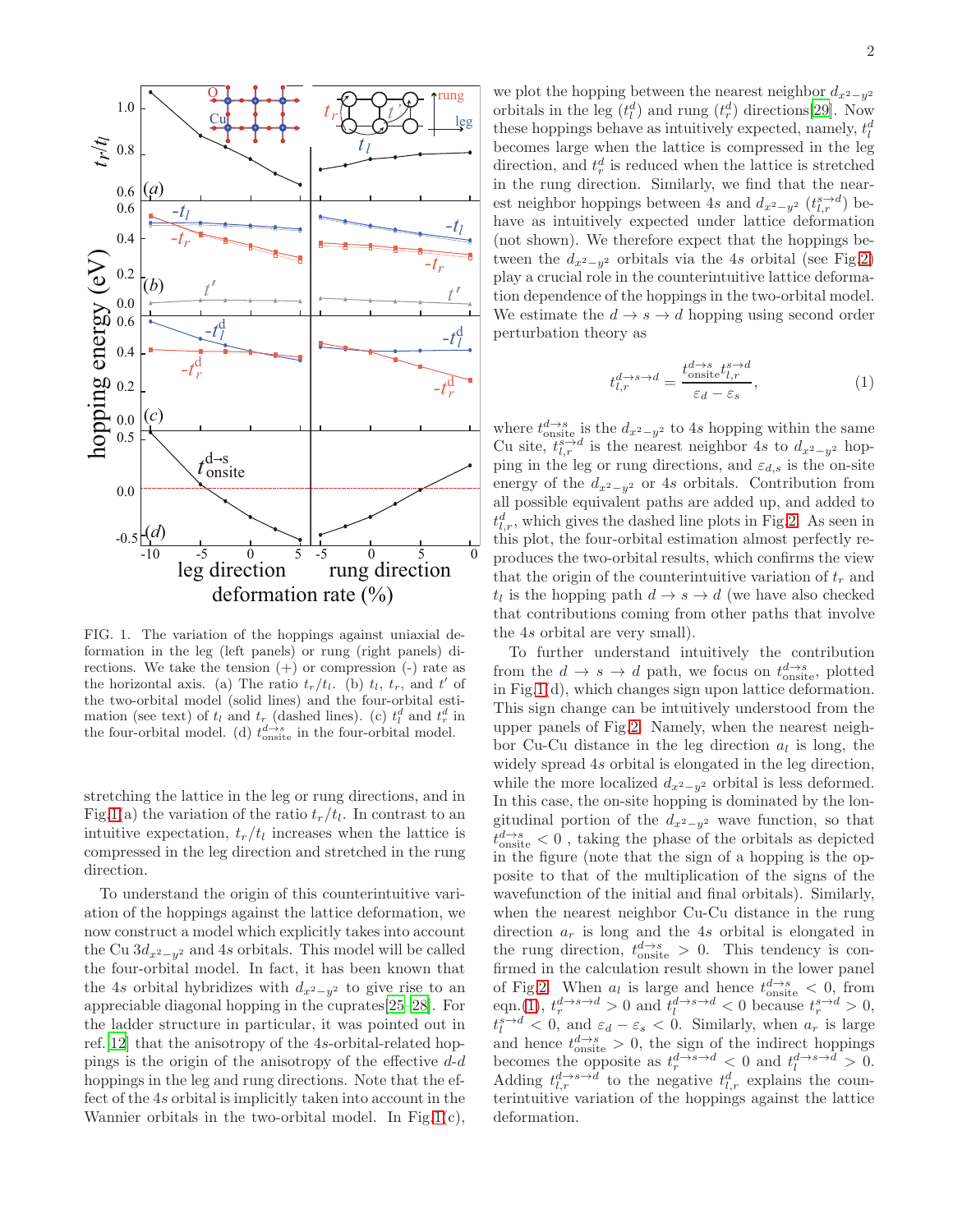

FIG. 2. Upper panel : schematic image of the hoppings of the four orbital model in the large  $a_l$  (left) and large  $a_r$  (right cases). Lower panel : The on-site hopping from Cu4s to  $Cud_{x^2-y^2}$  orbitals in the four orbital model, plotted against the difference between the nearest neighbor distances in the leg and rung directions.

We now move on to the analysis of superconductivity. We take the on-site repulsion  $U = 3eV$ , which is a typical value for the cuprates[\[30\]](#page-4-22). In the upper panels of Fig[.3,](#page-2-0) we plot the superconducting transition temperature against the band filling  $n(=$ number of electrons/number of sites) for the cases when the lattice is compressed or stretched by 5% in the leg or rung directions. A common feature in all cases is the double local maximum of  $T_c$ , one around half filling, and another at  $n > 1$ , i.e., in the electron doped regime.  $T_c$ is enhanced near half-filling due to the enhancement of electron correlation. A prominent feature peculiar to the ladder-type lattice is the rather high  $T_c$  in the electrondoped regime. The  $T_c$  maximum in this regime is about twice as high as that of the  $T_c$  calculated in the same way for a 100K cuprate superconductor  $HgBa<sub>2</sub>CuO<sub>4</sub>$ , shown in the inset of Fig[.3.](#page-2-0) To understand this  $T_c$  maximum, we introduce the tightbinding band dispersion of the twoleg ladder given as  $E_{\pm}(k) = t_l \left[ 2 \left( 1 \mp \frac{t'}{t} \right) \right]$  $\left(\frac{t'}{t_l}\right) \cos(k) \pm \frac{t_r}{t_l},$ where − and + stand for bonding and antibonding bands, respectively, and  $-1 < t'/t_l < 0$  (appropriate for the cuprates) makes the bonding band narrower than the antibonding band. In the previous studies[\[7,](#page-4-5) [9\]](#page-4-23), it was shown that  $T_c$  is strongly enhanced when the Fermi level is raised by electron doping (the necessity of about 30 percent electron doping was suggested in Ref[.7\)](#page-4-5) so that



<span id="page-2-0"></span>FIG. 3. Upper panels : The FLEX result of the superconducting transition temperature calculated for the two-orbital model against lattice deformation in the leg (upper) or rung (lower) directions. Inset: A similar calculation result for the single orbital model of  $HgBa_2CuO_4$ . Lower panel : A schematic image of the relative shift of the bonding and antibonding bands as  $t_r/t_l$  increases.

it lies just above the top of the bonding band. There, this was considered as an example of superconductivity enhanced in systems with coexisting wide and narrow bands, when the Fermi level is positioned in the vicinity of the narrow band edge, namely, when the narrow band is "incipient"[\[31](#page-4-24)[–39\]](#page-4-25).

Now, when the lattice is compressed in the leg direction or stretched in the rung direction, the ratio  $t_r/t_l$  counterintuitively increases (while  $t'/t_l$  is barely affected) as we have seen, so that the bonding band is lowered relatively to the antibonding band, as depicted schematically in the lower panel of Fig[.3.](#page-2-0) Hence, less electron is required for the Fermi level to reach the vicinity of the bonding band top. This is the reason why the  $T_c$  maximum moves toward the less-electron-doped regime in these cases. Especially when the lattice is compressed in the leg direction, the maximum  $T_c$  itself is enhanced because the electron correlation effect becomes stronger as the band filling approaches half filling. On the other hand, when the lattice is stretched in the rung direction, although  $T_c$  is maximized in the less-electron-doped regime, the maximum  $T_c$ is suppressed. We believe this is because  $|t<sub>l</sub>|$  decreases, leading to the reduction of the energy scale.

Let us now extract the 4s orbital effect that is implic-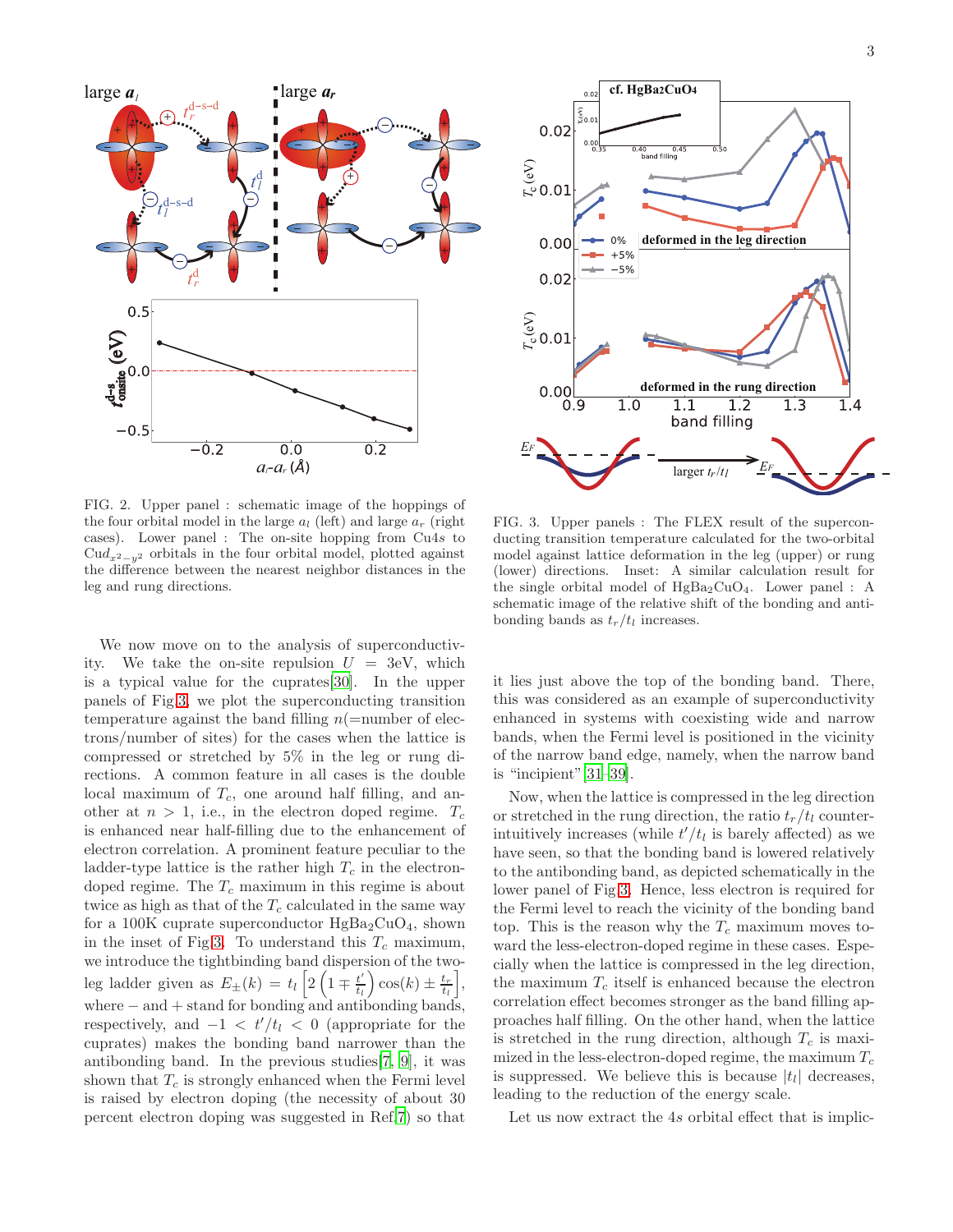itly taken into account in the two-orbital model. To do this, we consider a two-orbital model obtained by removing the 4s orbitals "by hand" from the four-orbital model.  $T_c$  calculated for this "d-only" two-orbital model against the band filling for the same lattice deformation as in the original two-orbital model is shown in Fig[.4.](#page-3-1) The trend is almost completely the opposite compared to the original two-orbital model, namely, the local  $T_c$  maximum is reduced and moves toward the more-electron-doped regime when the lattice is compressed in the leg direction or stretched in the rung direction. This is due to a combination of two effects that involve the 4s orbital. One is that the diagonal hopping  $t'$  becomes very small in the absence of  $4s$  because the main origin of  $t'$  is the hopping path via the 4s orbital, as shown schematically in the inset of Fig[.4](#page-3-1)[\[25](#page-4-19)[–28](#page-4-20)]. In such a case, the bonding and antibonding bands have nearly the same band width (and the band structure is nearly electron-hole symmetric). This requires more amount of electron doping for the Fermi level to reach the top of the bonding band. Hence, the local maximum  $T_c$  is suppressed compared to the original two-orbital (see the supplemental material for details). Another effect is that the counterintuitive variation of  $t_r/t_l$  is lost in the absence of 4s. Therefore, compressing the lattice in the leg direction or stretching it in the rung direction simply suppresses  $t_r/t_l$ , requiring large amount of doped electrons for the bonding band to be incipient. These results conversely reveal the crucial role played by the implicitly considered 4s orbital in the original two-orbital model.

The analysis on superconductivity in our study is based on FLEX, which is kind of a weak-coupling approach, but the tendency of enhanced superconductivity with larger  $t_r$  has also been pointed out in a previous density matrix renormalization group study[\[40](#page-4-26)]. We expect that the main conclusion here is qualitatively unaffected even if we adopt a strong-coupling viewpoint, where the spinspin couplings in the leg and rung directions are given as  $J_l = 4t_l^2/U$  and  $J_r = 4t_r^2/U$ , respectively, in the large  $U$  limit. The compression of the lattice in the leg direction enhances  $t_r$  and hence  $J_r$  (while keeping  $t_l$  and  $J_l$ almost unchanged), from which we expect superconductivity to be enhanced based on the previous studies on the  $t-J$  model on ladder-type lattice [\[6,](#page-4-4) [41](#page-4-27)[–44\]](#page-4-28). Although we are not sure about how the "incipient band" situation affects superconductivity in the  $t-J$  model, we do expect larger effect in the electron-doped regime than in the hole-doped regime due to the larger density of states in the former.

Relevance of the present study to experiments is of great interest. In fact, it was found in ref.[\[45](#page-4-29)] that applying uniaxial pressure to  $(Sr,Ca)_{14}Cu_{24}O_{41}$  in the leg direction results in an enhancement of  $T_c$  compared to the case when hydrostatic pressure is applied[\[5,](#page-4-3) [46\]](#page-4-30), although the quantitative correspondence between theory and experiment is not clear, partially because this is the



<span id="page-3-1"></span>FIG. 4. Plots similar to Fig[.3](#page-2-0) for the "d-only" two orbital model, obtained by removing the 4s orbitals from the four orbital model. Inset : A schematic image of the origin of the diagonal hopping  $t'$ , which involves the 4s orbital.

case when holes are doped in the ladder.

To summarize, we have investigated how superconductivity in the ladder-type cuprates is affected through modification of the electronic structure when uniaxial compression or tension is applied. It is found that the ratio  $t_r/t_l$  is enhanced when the lattice is compressed in the leg direction or stretched in the rung direction. This counterintuitive manner of the hopping variation is attributed to the on-site hybridization between Cu  $d_{x^2-y^2}$ and Cu 4s orbitals, which varies as the 4s orbital is deformed through the lattice deformation. Due to such variation of the hoppings,  $T_c$  is enhanced when the lattice is compressed in the leg direction, opposed to an intuitive expectation. The effect is expected to be strong especially in the electron-doped regime, where the Fermi level approaches the top of the bonding band.

We acknowledge Daisuke Ogura, Karin Matsumoto, Masayuki Ochi, and Hidetomo Usui for valuable discussions. This study is supported by JSPS KAKENHI Grant Number JP18H01860.

<span id="page-3-0"></span>[Corresponding author](mailto:Corresponding author)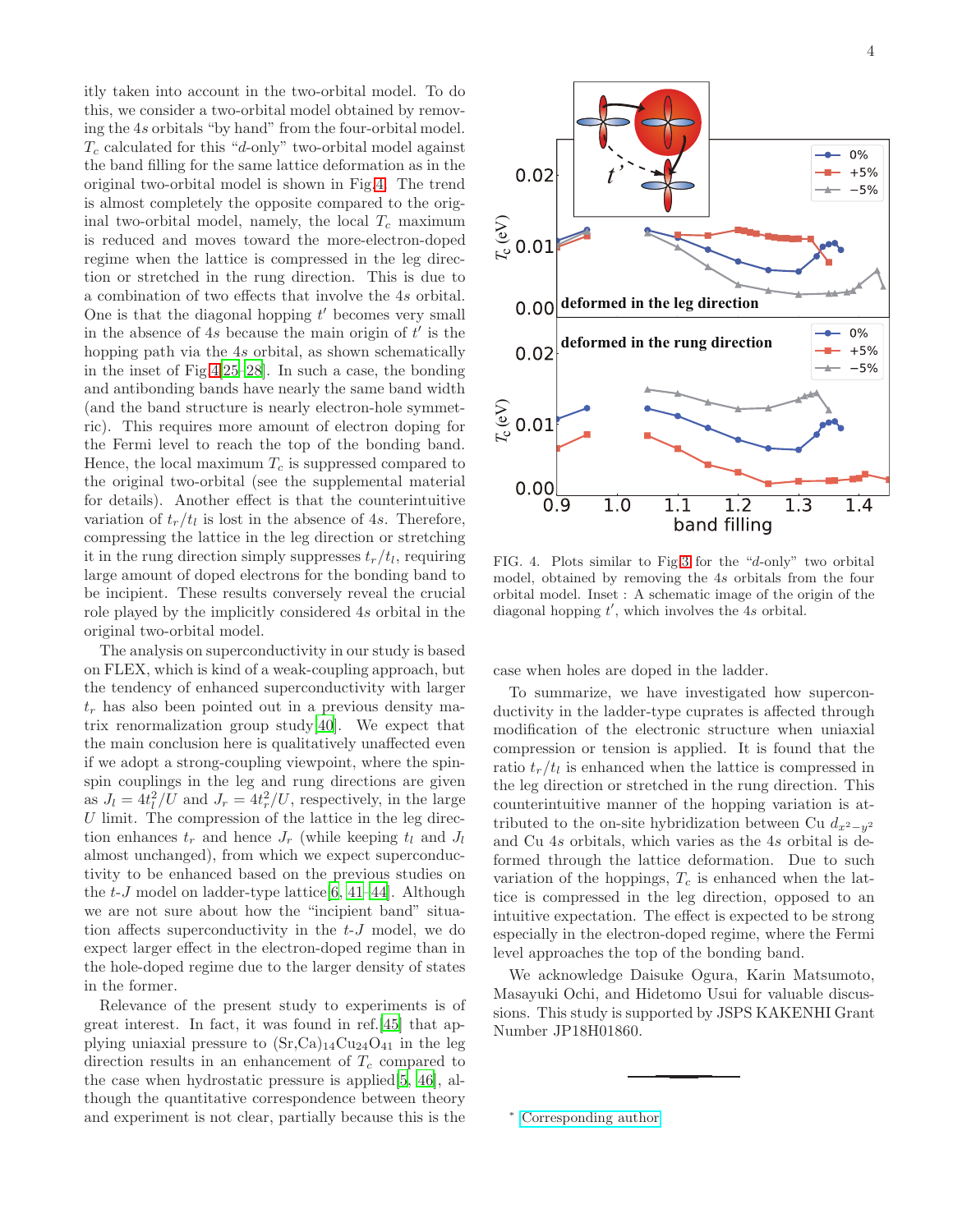- <span id="page-4-0"></span>[1] E. Dagotto, J. Riera, and D. Scalapino, Phys. Rev. B 45, 5744(R) (1992).
- [2] T. M. Rice, S. Gopalan, and M. Sigrist, Europhys. Lett. 23, 445 (1993).
- <span id="page-4-1"></span>E. Dagotto and T. M. Rice, Science 271, 618 (1996).
- <span id="page-4-2"></span>[4] For a review, see, T. Vuletić, B. Korin-Hamzić, T. Ivek, S. Tomić, B. Gorshunov, M. Dressel, and J. Akimitsu, Phys. Rep. 428, 169 (2006).
- <span id="page-4-3"></span>[5] M. Uehara, T. Nagata, J. Akimitsu, H. Takahashi, N. Môri, and K. Kinoshita, J. Phys. Soc. Jpn. 65, 2764  $(1996)$ .
- <span id="page-4-4"></span>[6] E. Dagotto, J. Riera, and D. Scalapino, Phys. Rev. B 45, 5744 (1992).
- <span id="page-4-5"></span>[7] K. Kuroki, T. Higashida, R. Arita, Phys. Rev. B 72 212509 (2005).
- [8] D. Ogura, H. Aoki, K. Kuroki, Phys. Rev. B 96, 184513 (2017).
- <span id="page-4-23"></span>[9] K. Matsumoto, D. Ogura, and K. Kuroki, Phys. Rev. B 97, 014516(2018).
- <span id="page-4-6"></span>[10] D. Ogura, Springer Theses, "Theoretical Study of Electron Correlation Driven Superconductivity in Systems with Coexisting Wide and Narrow Bands", Springer (2019).
- <span id="page-4-7"></span>[11] Z. Hiroi, M. Azuma, M. Takano, and Y. Bando, J.Solid State Chem. 95, 230 (1991).
- <span id="page-4-8"></span>[12] T.F.A. Müller, V. Anisimov, T.M. Rice, I. Dasgupta, and T. Saha-Dasgupta, Phys. Rev. B 57, R12655 (1998).
- <span id="page-4-9"></span>[13] K. Sparta, A. Löffert, C. Gross, W. Aßmus, and G. Roth, Z. Kristallogr. 221 782 (2006).
- <span id="page-4-10"></span>[14] J. P. Perdew, K. Burke, and M. Ernzerhof, Phys. Rev. Lett. 77, 3865 (1996).
- <span id="page-4-11"></span>[15] G. Kresse and D. Joubert, Phys. Rev. B **59**, 1758 (1999).
- <span id="page-4-12"></span>[16] G. Kresse and J. Hafner, Phys. Rev. B 47, 558(R) (1993).
- [17] G. Kresse and J. Hafner, Phys. Rev. B 49, 14251 (1994). [18] G. Kresse and J. Furthmller, Comput. Mater. Sci. 6, 15
- (1996).
- <span id="page-4-13"></span>[19] G. Kresse and J. Furthmller, Phys. Rev. B 54, 11169 (1996).
- <span id="page-4-14"></span>[20] N. Marzari and D. Vanderbilt, Phys. Rev. B 56, 12847 (1997).
- <span id="page-4-15"></span>[21] I. Souza, N. Marzari, and D.Vanderbilt, Phys. Rev. B 65, 035109 (2001).
- <span id="page-4-16"></span>[22] A. A. Mostofi, J. R. Yates, Y.-S. Lee, I. Souza, D. Vanderbilt, and N. Marzari, Comput. Phys. Commun. 178, 685 (2008).
- <span id="page-4-17"></span>[23] N. E. Bickers, D.J. Scalapino, and S.R. White, Phys. Rev. Lett. 62, 961(1989).
- <span id="page-4-18"></span>[24] FLEX calculation for the Hubbard model on ladder-type lattice is often performed for a two-dimensional lattice where the ladders are weakly coupled (see, e.g., ref.[\[9](#page-4-23)] and references therein). Since  $T_c$  is barely affected by this

weak ladder-ladder coupling, here we perform the FLEX calculation for a purely one-dimensional lattice.

- <span id="page-4-19"></span>[25] O.K. Andersen, A.I. Liechtenstein. O. Jepsen, F.Paulsen, J. Phys. Chem. Solids 56, 1573 (1995).
- [26] E. Pavarini, I. Dasgupta, T. Saha-Dasgupta, O. Jepsen, and O.K. Andersen, Phys. Rev. Lett. 87, 047003 (2001).
- [27] H. Sakakibara, H. Usui, K. Kuroki, R. Arita, and H. Aoki, Phys. Rev. Lett. 105, 057003 (2010).
- <span id="page-4-20"></span>[28] H. Sakakibara, H. Usui, K. Kuroki, R. Arita, and H. Aoki, Phys. Rev. B 85, 064501 (2012).
- <span id="page-4-21"></span>[29] Since the oxygen 2p orbitals are still implicitly considered in the four orbital model, the  $d_{x^2-y^2}$  Wannier orbital mainly consists of a mixture of Cu  $d_{x^2-y^2}$  and O 2p atomic orbitals. Therefore, in terms of the atomic orbitals, the hoppings  $t_l^d$  and  $t_r^d$  here mainly originate from the path Cu  $d_{x^2-y^2} \to$  O 2p  $\to$  Cu  $d_{x^2-y^2}$ .
- <span id="page-4-22"></span>[30] S.W. Jang, H. Sakakibara, H. Kino, T. Kotani, K. Kuroki, and M.J. Han, Sci. Rep. 6, 33397 (2016).
- <span id="page-4-24"></span>[31] F.Wang, F.Yang, M. Gao, Z.-Y. Lu, T. Xiang, and D.-H. Lee, Europhys. Lett. 93, 57003 (2011).
- [32] P.J. Hirschfeld, M.M. Korshunov and I.I. Mazin, Rep.Prog. Phys. 74, 124508 (2011).
- [33] Y. Bang, New J. Phys. **16**, 023029 (2014).
- [34] X. Chen, S. Maiti, A. Linscheid, and P. J. Hirschfeld, Phys. Rev. B 92, 224514 (2015).
- [35] H. Miao, T. Qian, X.Shi, P.Richard, T.K.Kim, M. Hoesch, L.Y.Xing, X.-C. Wang, C.-Q.Jin, J.-P. Hu, and H. Ding, Nat. Commun. 6, 6056 (2015).
- [36] Y. Bang, New J. Phys. **18**, 113054 (2016).
- [37] A. Charnukha, D.V.Evtushinsky, C.E. Matt, N. Xu, M. Shi, B.B¨uchner, N.D. Zhigadlo, B. Batlogg, and V. Borisenko, Sci. Rep. 5, 18273 (2015).
- [38] Y. Bang, Sci. Reports 9, 3907 (2019)<br>[39] T.A. Maier, V. Mishra, G. Balduzzi,
- <span id="page-4-25"></span>T.A. Maier, V. Mishra, G. Balduzzi, and D.J. Scalapino, Phys. Rev. B 99, 140504(R) (2019).
- <span id="page-4-26"></span>[40] R.M. Noack, N. Bulut, D.J. Scalapino, and M.G. Zacher, 56, 7162 (1997).
- <span id="page-4-27"></span>[41] M. Troyer, H. Tsunetsugu, T. M. Rice, J. Riera, and E. Dagotto, Phys. Rev. B 48, 4002 (1993).
- [42] C.A. Hayward and D. Poilblanc, Phys. Rev. B 53, 11721 (1996).
- [43] K. Sano, J. Phys. Soc. Jpn. 65, 1146 (1996).
- <span id="page-4-28"></span>[44] H. Tsunetsugu, M. Troyer, and T.M. Rice, Phys. Rev. B 51, 16456 (1995).
- <span id="page-4-29"></span>[45] D.Mohan Radheep, R.Thiyagarjan, S. Esakkimuthu, Guochu Deng, E. Pomjakushina, C.L. Prajapat, G. Ravikumar, K. Conder, G. Baskaran, and S. Arumugam, [arXiv:1303.0921.](http://arxiv.org/abs/1303.0921)
- <span id="page-4-30"></span>[46] T. Nagata, M. Uehara, J. Goto, J. Akimitsu, N. Motoyama, H. Eisaki, S. Uchida, H. Takahashi, T. Nakanishi, and N. Môri, Phys. Rev. Lett. **81**, 1090 (1998).